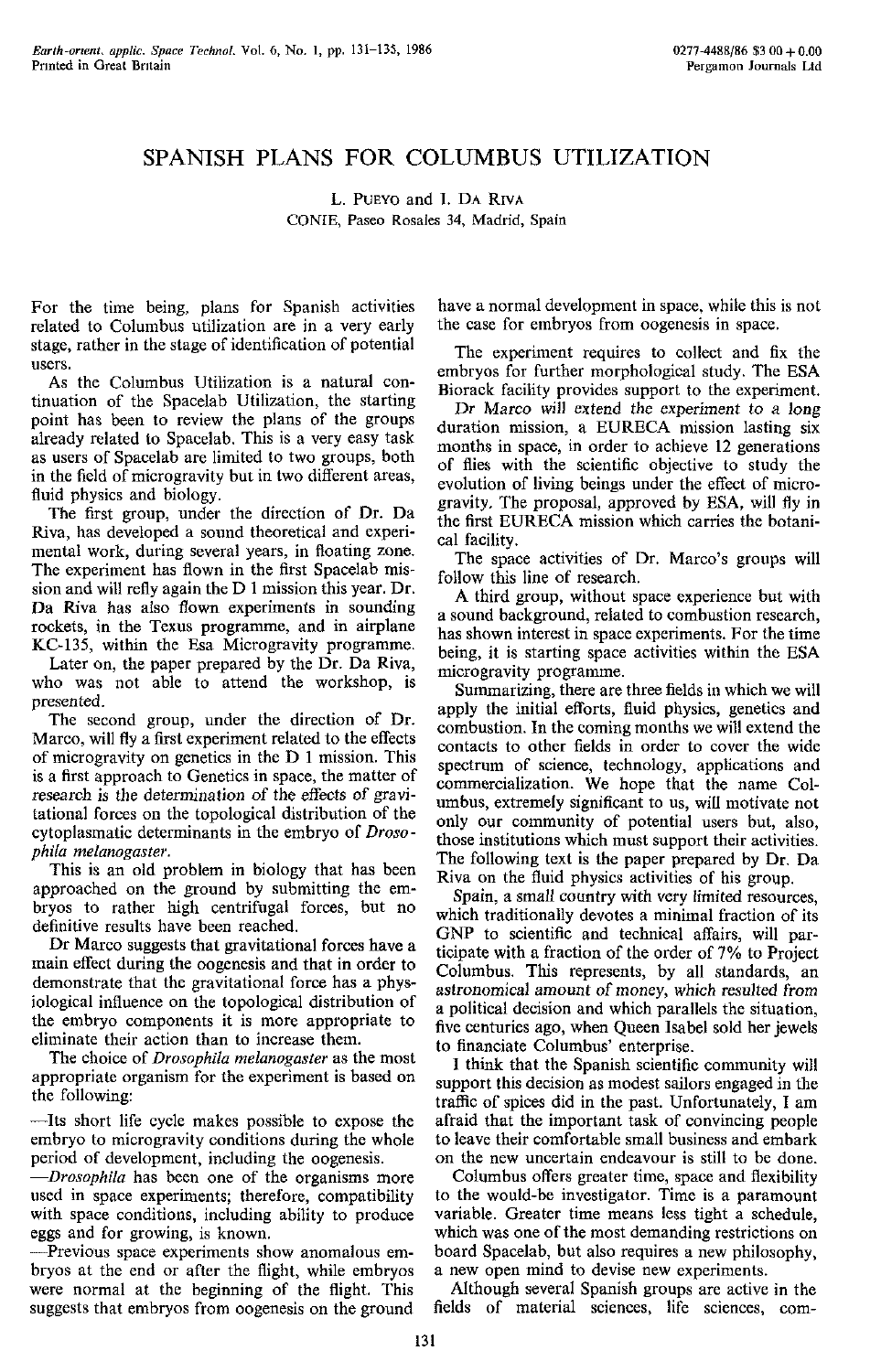PREPARATORY WORK ON EARTH Analysis Simulation FLIGHT OPPORTUNITIES Spacelab SL 1 Texus 10 Airplane KC-135 Texus 12 Airplane KC-135 Spacelab SL-D1 ANALYSIS OF THE RESULTS ANALYSIS OF RESULTS FROM OTHERS FUTURE OPPORTUNITES December 1 983 May 1984 December 1984 May 1985 June 1985 October 1985

Fig I

bustion... T will take a few minutes of your time talking about the activity of a group engaged in fluid-dynamics research. The choice is due to the fact that the present speaker is familiar with such work and in no way implies demerit in the work by others.

In 1974, answering to a call for ideas from ESA the group proposed an experiment, to be performed on board the Spacelab 1st mission, on the stability of liquid bridges. Activity since then is summarized m Fig 1

Figure 2 shows liquid bridge configurations which have been considered up to now.

- \*A fairly recent list of references can be seen in: I Da Riva and I Martinez, Long Liquid Bridges, *Eurospace Symposium on Industrial Activity m Space,* Stresa, Italy, 2-4 May, pp. 137-178 (1984)
- fSee a list of references in-1 Da Riva and L G. Napohtano, Fluid Physics under Reduced Gravity-—An Overview, *ESA SP-191,* pp 5-12 (1983).
- JW J Ward III and O H Le Blanc Jr. Rayleigh-Benard convection in an electrochemical redox cell *Science* 225, 1471-1472 (1984)

Several of the results of this systematic investigation have been discussed m previous meetings and most of them have already appeared in learned international journals of fluid mechanics, crystal growth and interface science \*

## SURFACE TRACTION INDUCED CONVECTION

Buoyancy induced convection almost disappears in reduced gravity, but since interfaces are usually larger than on Earth, convection induced by surface tractions could overcome that produced by buoyancy.

Surface tractions can be produced, among other causes, by surface tension gradients due to temperature or to concentration gradients. Most of the recent work involves temperature gradients, because this is relevant in the field of crystal growth from the melt.

Much work has been and is being undertaken on the so called thermocapillary convectionf. Reduced gravity is simulated on Earth by use of the millimetric zone technique. In this type of experiment the environment disturbs the bridge and a quantitative analysis of the results is difficult.

The situation with concentration-induced surface tension gradients could in some aspects be easiest to analyze; the disturbing effect of the environment is reduced. These experiments however, cannot be performed on a steady state basis since the composition of the interface changes with time. In electrochemical cells, for example ferrous-ferric redox cells, the migration of the electrolytes to or from the electrodes interferes with buoyancy induced convection in a way which can be easily monitored $\ddagger$ . The analysis is not simple anyway: two complex phenomena interfere with each other. The parallel phenomenon of surface traction induced convection is worth being considered. Transients after shutting-on or off the electrical current through a liquid bridge between two electrodes are presumably very sensitive to surface traction induced convections within the bridge.



Fig 2 Long liquid columns aboard Spacelab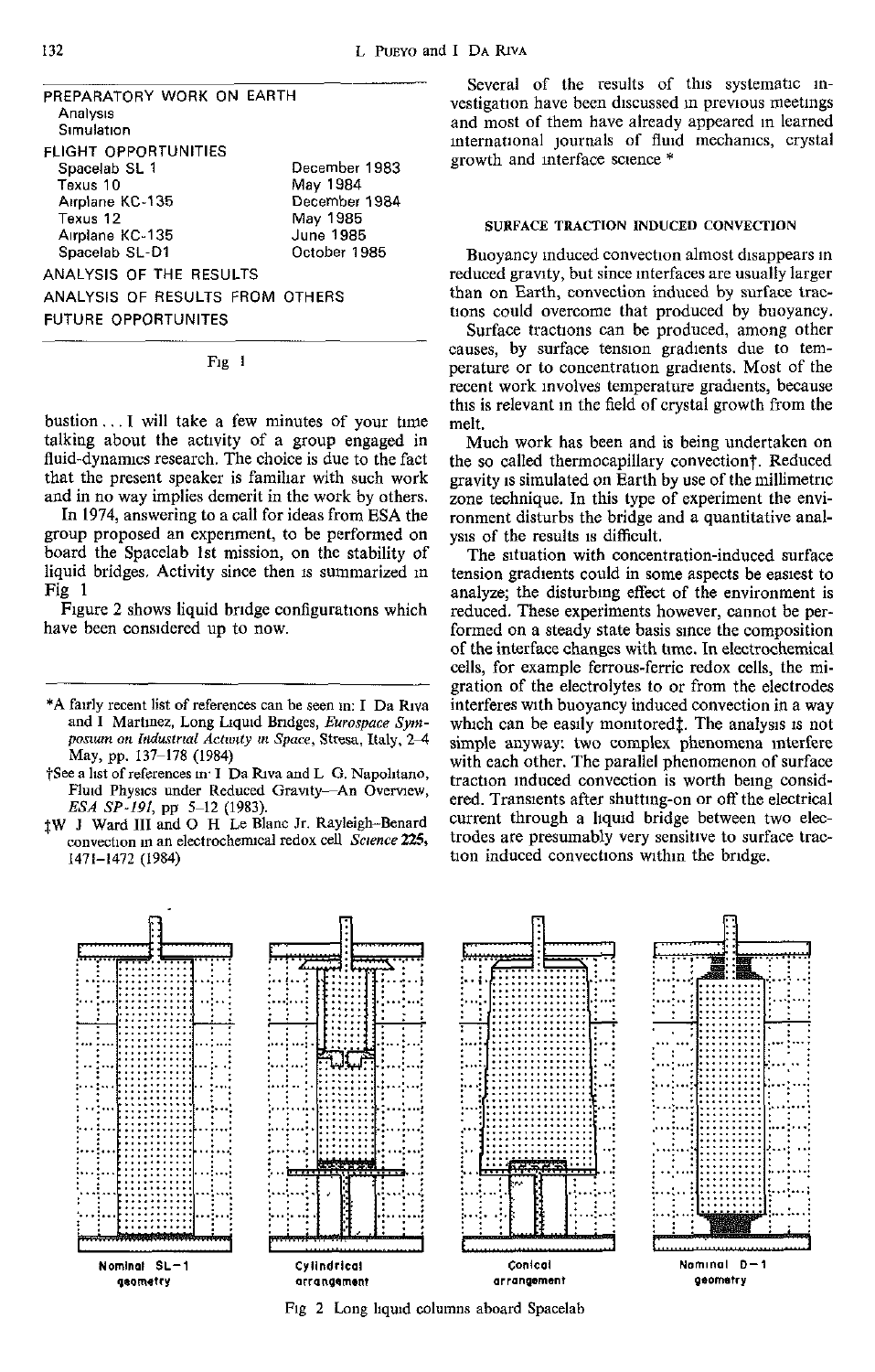A third problem I would like to talk about concerns two-phase flow in ducts (in the simpler, adiabatic, case).

It is unnecessary to comment here the importance of these problems. Applications to pipe-iines, evaporators, chemical reactors, heat exchangers and other types of processing equipment are well known. The literature on the field is immense.

For large Space Stations, thermal conditioning using two-phase liquid-vapor working fluids presents the main advantage that heat of phase-change and not sensible heat is involved in the process. As a result the fluid temperature is nearly uniform and the system becomes less dependent on the heat load locations.

Two-phase flow, with large pumping requirements, is unavoidable in a series circuit. Figure 3 shows a simple series circuit with partial fluid acquisition, which has been studied by Grumman. Parallel circuits where the liquid-feed line and vapor-return line are separated would partially solve the problem of

Two phase lines

large power expenses, provided that the mass flow rate through each evaporator is exactly tailored to the heat source.

The difficulty in the calculation of the two-phase pressure drop in long ducts lies on the varied flow pattern which depends on very complex interface phenomena. How important gravity is?

Figures 4 and 5 show maps of fluid flow patterns for air-water mixtures in vertical upward and in horizontal flows. U is the superficial velocity, that is the volume flow rate of each fluid divided by the duct cross-sectional area.

This type of map is usually criticized on the grounds that so different transition processes can hardly be controlled by the same parameters. Thus, different investigators use different maps, with different boundaries and intermediate states. But for our present purposes these maps are useful since they illustrate what is obvious... Gravity is paramount.

Curiously enough annular flow remains in the same position in both maps: (but not too low) liquid



Fig. 3. Two phase lines.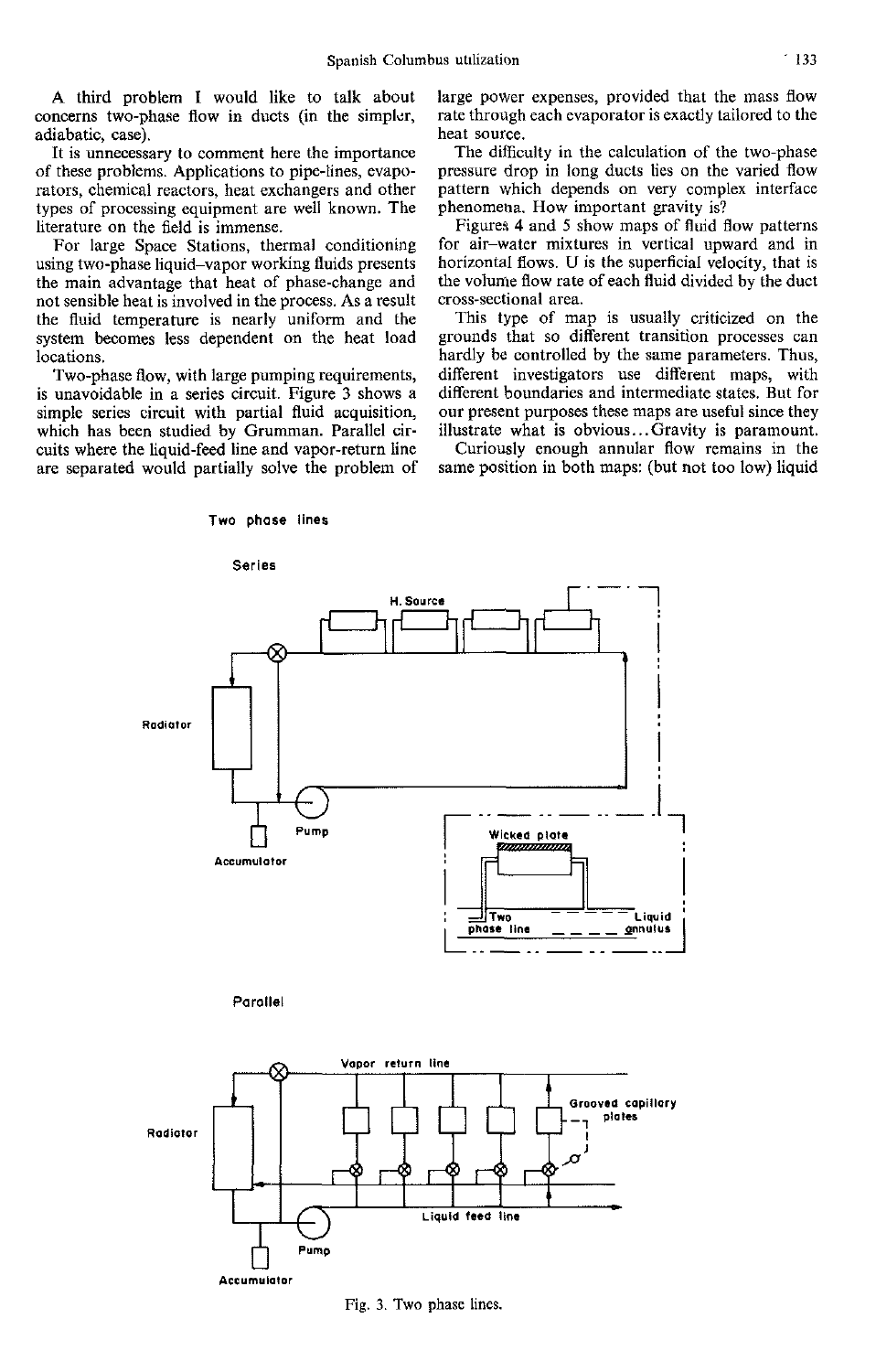